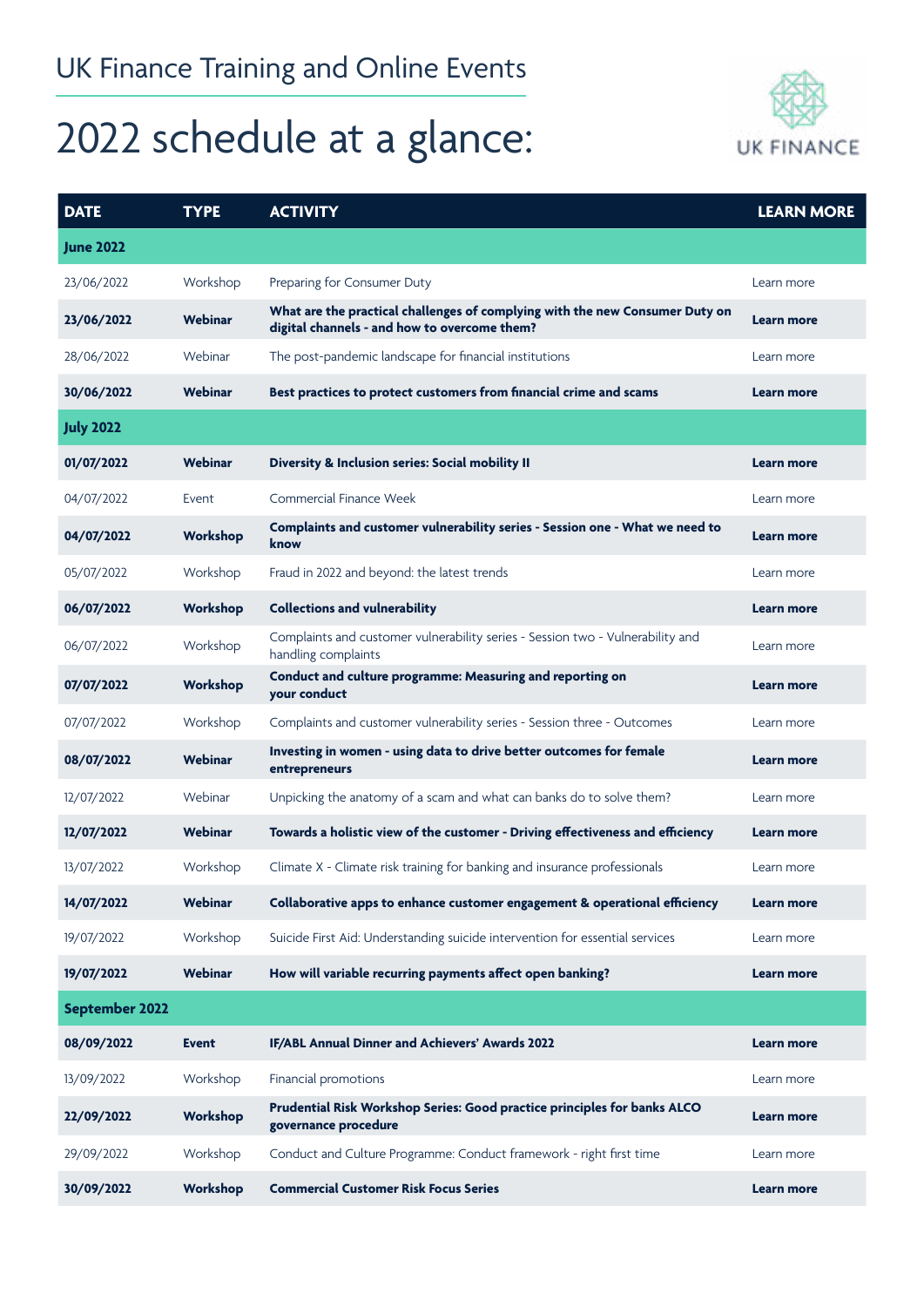| <b>DATE</b>            | <b>TYPE</b>   | <b>ACTIVITY</b>                                                                         | <b>LEARN MORE</b> |
|------------------------|---------------|-----------------------------------------------------------------------------------------|-------------------|
| October 2022           |               |                                                                                         |                   |
| 05/10/2022             | Workshop      | Conduct and Culture Programme: Assessments of conduct and culture                       | Learn more        |
| 06/10/2022             | Workshop      | The effective board development programme                                               | Learn more        |
| 06/10/2022             | <b>Event</b>  | <b>The Scotland Dinner</b>                                                              | Learn more        |
| 10/10/2022             | Workshop      | Prudential Risk Workshop Series: ILAAP best practices principles                        | Learn more        |
| 13/10/2022             | Workshop      | <b>Cyber Essentials (in partnership with IASME)</b>                                     | Learn more        |
| 18/10/2022             | Workshop      | Complaints handling - helping your teams handle complaints for today's customer         | Learn more        |
| 20/10/2022             | Workshop      | Conduct and Culture Programme: How to keep ahead of reputational risk                   | Learn more        |
| <b>November 2022</b>   |               |                                                                                         |                   |
| 01/11/2022             | Workshop      | Product governance (mortgages, deposits and consumer credit)                            | Learn more        |
| 08/11/2022             | Workshop      | Prudential Risk Workshop Series: Interest Rate Risk in the Banking Book (IRRBB)         | Learn more        |
| 09/11/2022             | <b>Event</b>  | <b>Manchester Dinner</b>                                                                | Learn more        |
| 10/11/2022             | Workshop      | Conduct and Culture Programme: Reporting on integrity in business                       | Learn more        |
| 16/11/2022             | Workshop      | Prudential Risk Workshop Series: Recovery and resolution planning principles            | Learn more        |
| 16/11/2022             | Event         | <b>Annual Dinner</b>                                                                    | Learn more        |
| <b>December 2022</b>   |               |                                                                                         |                   |
| 06/12/2022             | Workshop      | Prudential Risk Workshop Series: Funds transfer pricing workshop                        | Learn more        |
| 07/12/2022             | Workshop      | Prudential Risk Workshop Series: Fundamentals of integrated balance sheet<br>management | <b>Learn more</b> |
| 07/12/2022             | Workshop      | Conduct and Culture Programme: Measuring and reporting on your conduct                  | Learn more        |
| 07/12/2022             | <b>Event</b>  | <b>Annual Mortgage Dinner</b>                                                           | <b>Learn more</b> |
| <b>Online Learning</b> |               |                                                                                         |                   |
|                        | <b>Course</b> | Introduction to invoice finance & asset based lending 2022                              | Learn more        |
|                        | Course        | IF/ABL Foundation course 2022                                                           | Learn more        |
|                        | <b>Course</b> | IF/ABL Certificate course 2022                                                          | <b>Learn more</b> |
|                        | Course        | IF/ABL Diploma module: Legal aspects of asset based lending 2022                        | Learn more        |
|                        | <b>Course</b> | IF/ABL Diploma module: Legal aspects of invoice finance 2022                            | Learn more        |
|                        | Course        | IF/ABL Diploma module: Operational aspects of asset based lending 2022                  | Learn more        |
|                        | <b>Course</b> | IF/ABL Diploma module: Operational aspects of invoice finance 2022                      | Learn more        |
|                        | Course        | IF/ABL Industry Risk Modules 2022                                                       | Learn more        |
|                        | <b>Course</b> | <b>Certificate in Compliance</b>                                                        | Learn more        |
|                        | Course        | Certificate in Anti-Money Laundering                                                    | Learn more        |
|                        | <b>Course</b> | <b>Specialist Certificate in Conduct Risk</b>                                           | Learn more        |